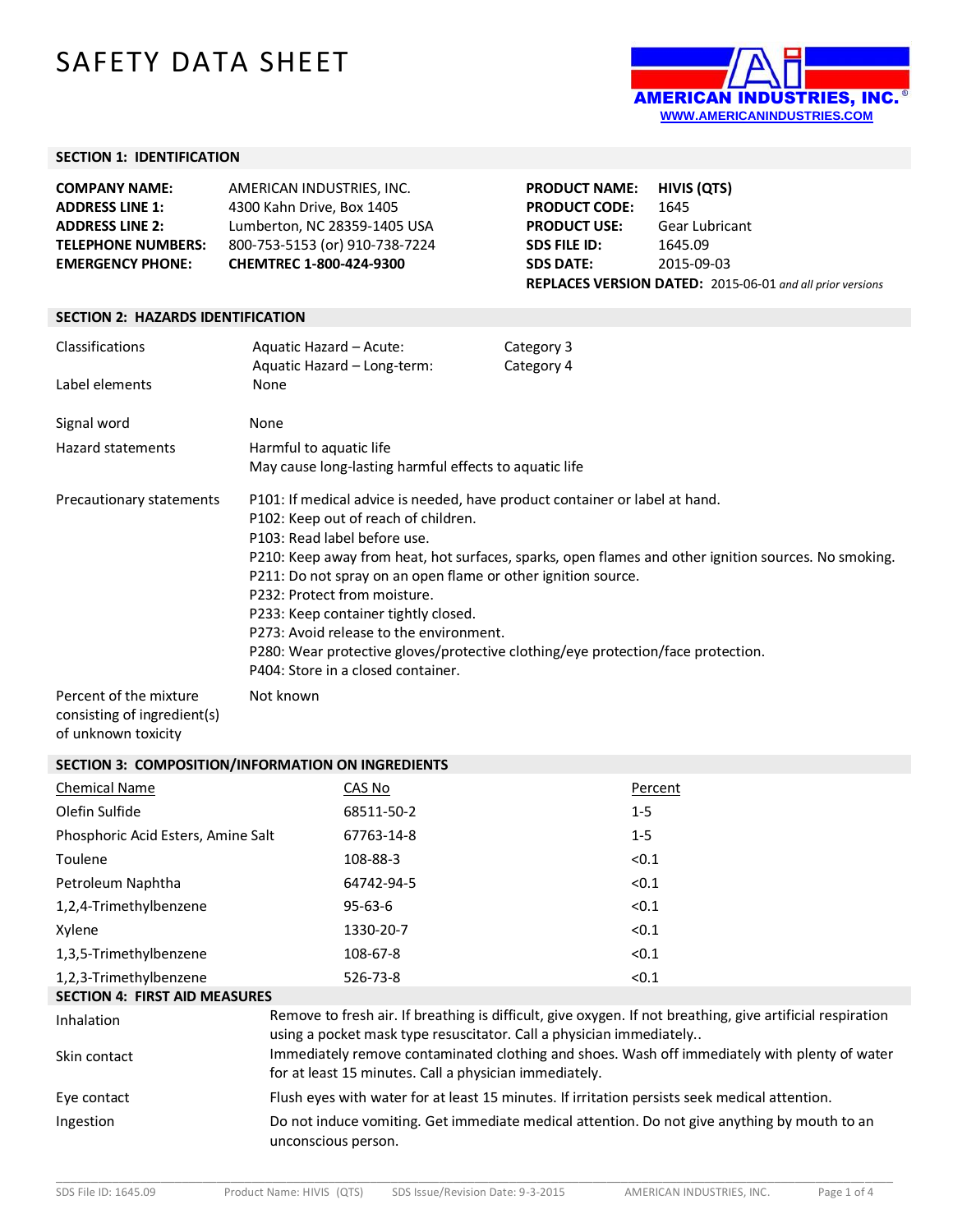| <b>SECTION 5: FIRE-FIGHTING MEASURES</b>                        |                                                                                                                                                                                                                                                                                                                                |                     |
|-----------------------------------------------------------------|--------------------------------------------------------------------------------------------------------------------------------------------------------------------------------------------------------------------------------------------------------------------------------------------------------------------------------|---------------------|
| Fire hazard                                                     | No                                                                                                                                                                                                                                                                                                                             |                     |
| Flash point                                                     | >199.4°F (93°C)                                                                                                                                                                                                                                                                                                                |                     |
| <b>Flammable limits</b>                                         | Lower: Not determined<br>Upper: Not determined                                                                                                                                                                                                                                                                                 |                     |
| Suitable extinguishing media                                    | Water mist, foam, dry powder, CO2.                                                                                                                                                                                                                                                                                             |                     |
| Special protective equipment                                    | Not determined.                                                                                                                                                                                                                                                                                                                |                     |
| Unusual Fire & Explosion                                        | Not determined.                                                                                                                                                                                                                                                                                                                |                     |
| <b>SECTION 6: ACCIDENTAL RELEASE MEASURES</b>                   |                                                                                                                                                                                                                                                                                                                                |                     |
| Personal precautions                                            | Vapor protective clothing should be worn for spills and leaks with no fire. Do not touch damaged<br>container or spilled material unless wearing appropriate protective clothing/equipment. Ventilate<br>the closed area.                                                                                                      |                     |
| Spills/Leaks                                                    | Isolate the spill / leak area in all directions for about 50 meters (150 ft.) for liquids and about 25<br>meters (75 ft.) for solids and semi-solids. Eliminate all ignition sources (no smoking, flares, sparks /<br>flames in close vicinity). Keep unauthorized persons away and ventilate closed space before<br>entering. |                     |
| <b>SECTION 7: HANDLING AND STORAGE</b>                          |                                                                                                                                                                                                                                                                                                                                |                     |
| Handling                                                        | Handle in accordance with good industrial hygiene and safety practices. These practices include<br>avoiding unnecessary exposure and prompt removal of material from eyes skin and clothing.                                                                                                                                   |                     |
| Storage                                                         | Store in a sealed container in a cool, dry environment.                                                                                                                                                                                                                                                                        |                     |
| SECTION 8: EXPOSURE CONTROLS/PERSONAL PROTECTION                |                                                                                                                                                                                                                                                                                                                                |                     |
| <b>Exposure limits</b>                                          | OSHA Permissible (PELs)                                                                                                                                                                                                                                                                                                        | 5mg/m <sup>3</sup>  |
| <b>Exposure limits</b>                                          | Threshold Limit Values (TLVs)                                                                                                                                                                                                                                                                                                  | 10mg/m <sup>3</sup> |
| Engineering controls                                            | N/A                                                                                                                                                                                                                                                                                                                            |                     |
| Personal protective equipment                                   |                                                                                                                                                                                                                                                                                                                                |                     |
| Eye/Face protection                                             | Wear safety glasses.                                                                                                                                                                                                                                                                                                           |                     |
| Skin/Body<br><b>SECTION 9: PHYSICAL AND CHEMICAL PROPERTIES</b> | Wear gloves.                                                                                                                                                                                                                                                                                                                   |                     |
| Appearance                                                      | Liquid                                                                                                                                                                                                                                                                                                                         |                     |
| Color                                                           | Green                                                                                                                                                                                                                                                                                                                          |                     |
| Odor                                                            | Petroleum                                                                                                                                                                                                                                                                                                                      |                     |
| Odor threshold                                                  | Not determined                                                                                                                                                                                                                                                                                                                 |                     |
| pH                                                              | Not determined                                                                                                                                                                                                                                                                                                                 |                     |
| Melting Point/Freezing Point                                    | Not determined                                                                                                                                                                                                                                                                                                                 |                     |
| Pour Point                                                      | $-40^{\circ}$ F ( $-40^{\circ}$ C)                                                                                                                                                                                                                                                                                             |                     |
| <b>Boiling Range</b>                                            | N/A                                                                                                                                                                                                                                                                                                                            |                     |
| Flash point                                                     | >199.4°F (93°C)                                                                                                                                                                                                                                                                                                                |                     |
| Flash point method used                                         | ASTM D92                                                                                                                                                                                                                                                                                                                       |                     |
| <b>Evaporation Rate</b>                                         | Not determined                                                                                                                                                                                                                                                                                                                 |                     |
| Flammability                                                    | None                                                                                                                                                                                                                                                                                                                           |                     |
| Upper/lower flammability<br>limits                              | Not determined                                                                                                                                                                                                                                                                                                                 |                     |
| Vapor pressure                                                  | Not determined                                                                                                                                                                                                                                                                                                                 |                     |
| Vapor density                                                   | Not determined                                                                                                                                                                                                                                                                                                                 |                     |
| Vapor temperature                                               | Not determined                                                                                                                                                                                                                                                                                                                 |                     |
| Relative Density/Specific<br>Density                            | 0.9112                                                                                                                                                                                                                                                                                                                         |                     |

\_\_\_\_\_\_\_\_\_\_\_\_\_\_\_\_\_\_\_\_\_\_\_\_\_\_\_\_\_\_\_\_\_\_\_\_\_\_\_\_\_\_\_\_\_\_\_\_\_\_\_\_\_\_\_\_\_\_\_\_\_\_\_\_\_\_\_\_\_\_\_\_\_\_\_\_\_\_\_\_\_\_\_\_\_\_\_\_\_\_\_\_\_\_\_\_\_\_\_\_\_\_\_\_\_\_\_\_\_\_\_\_\_\_\_\_\_\_\_\_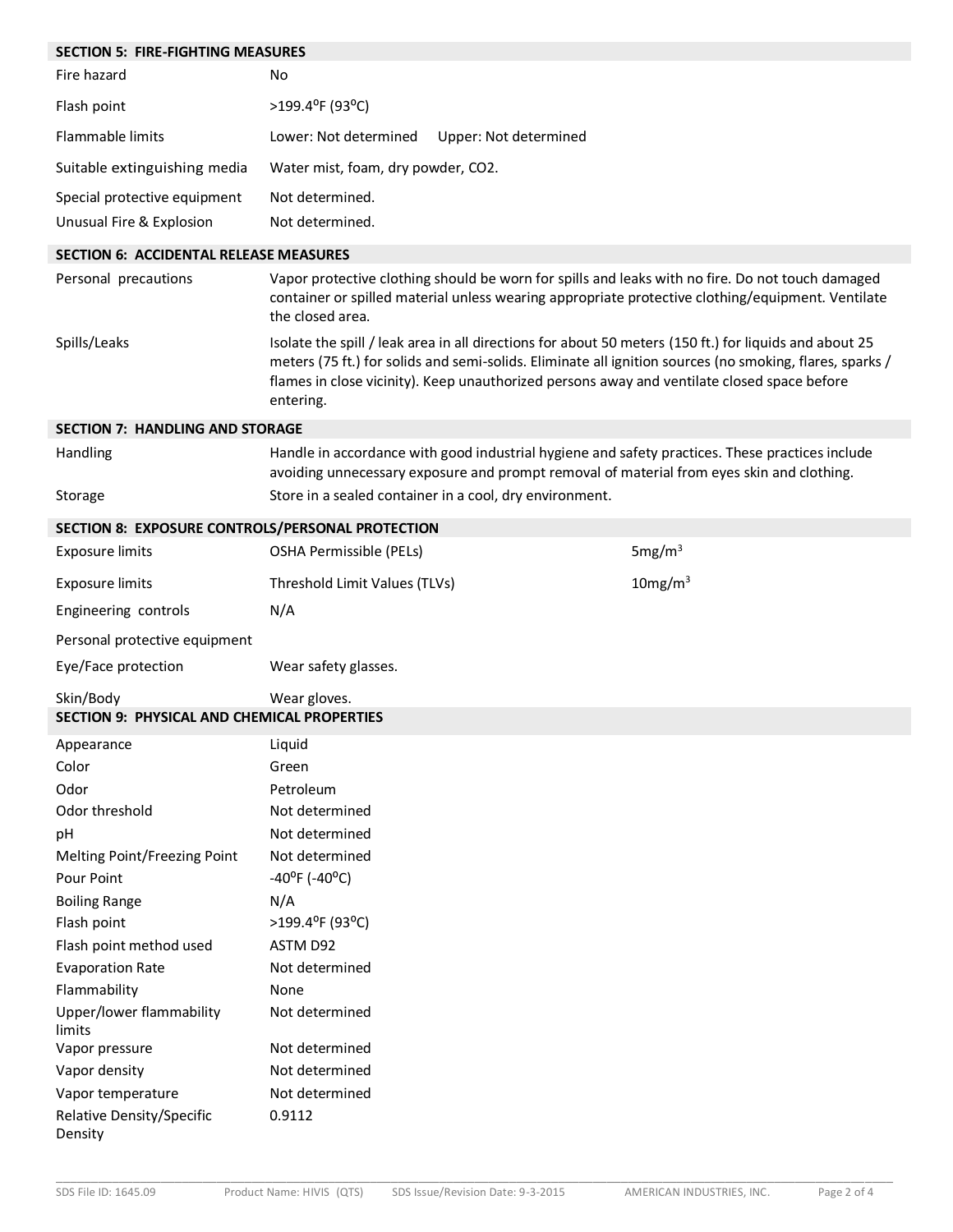| Solubility                                  | Not water soluble  |
|---------------------------------------------|--------------------|
| <b>Partition Coefficient</b>                | Not determined     |
| Auto ignition temperature                   | Not determined     |
| Decomposition temperature                   | Not determined     |
| Viscosity cSt                               | 26 @ 212°F (100°C) |
| VOC content                                 | N/A                |
| Voc Less water & exempts                    | N/A                |
| <b>SECTION 10: STABILITY AND REACTIVITY</b> |                    |
| Reactivity                                  | Not determined     |

| Chemical stability                                             | Stable under normal ambient temperature and conditions. |
|----------------------------------------------------------------|---------------------------------------------------------|
| Conditions to avoid                                            | Extreme temperature and direct sunlight / heat / flame. |
| Materials to avoid                                             | Strong oxidizing agents                                 |
| Hazardous composition<br>SECTION 11: TOXICOLOGICAL INFORMATION | Not expected                                            |
| Description of effects short<br>and long term exposure         | Not known                                               |
| Measure of toxicity                                            | Not known                                               |
| Skin                                                           | May cause irritation                                    |
| Eyes                                                           | Contact may cause eye irritation                        |
| Inhalation                                                     | Not known                                               |
| Ingestion                                                      | May cause nausea and vomiting                           |
| <b>Carcinogens Listing</b>                                     | None                                                    |
| Chronic toxicity                                               | No                                                      |
| <b>SECTION 12: ECOLOGICAL INFORMATION</b>                      |                                                         |
| Aquatic toxicity                                               | No data available.                                      |

Bioaccumulation No data available.

## **SECTION 13: DISPOSAL CONSIDERATIONS**

Biodegradability No data available.

Treatment, storage transportation, and disposal must be in accordance with applicable federal, state/provincial, and local regulations. Regulations may vary by location.

## **SECTION 14: TRANSPORT INFORMATION**

DOT, IMO, IATA Not regulated in transportation. Not classified as dangerous in the meaning of transport regulation.

| <b>SECTION 15: REGULATORY INFORMATION</b> |                                                                        |           |
|-------------------------------------------|------------------------------------------------------------------------|-----------|
| OSHA regulated hazard                     | No.                                                                    |           |
| DOT regulated                             | No                                                                     |           |
| E C Classification                        | Non-applicable                                                         |           |
| <b>TSCA Status</b>                        | In compliance with TSCA inventory requirements for commercial purposes |           |
| <b>SARA 312</b>                           | No                                                                     |           |
| <b>SARA 313</b>                           | No                                                                     |           |
| <b>EAP Registration</b>                   | Non-applicable                                                         |           |
| California Prop 65                        | Toulene                                                                | 0.008186% |
|                                           | Ethyl benzene                                                          | 0.000059% |
|                                           | Potassium hydroxide                                                    | 0.000059% |
|                                           | Cumene                                                                 | 0.000059% |
|                                           | Benzene                                                                | 0.000005% |